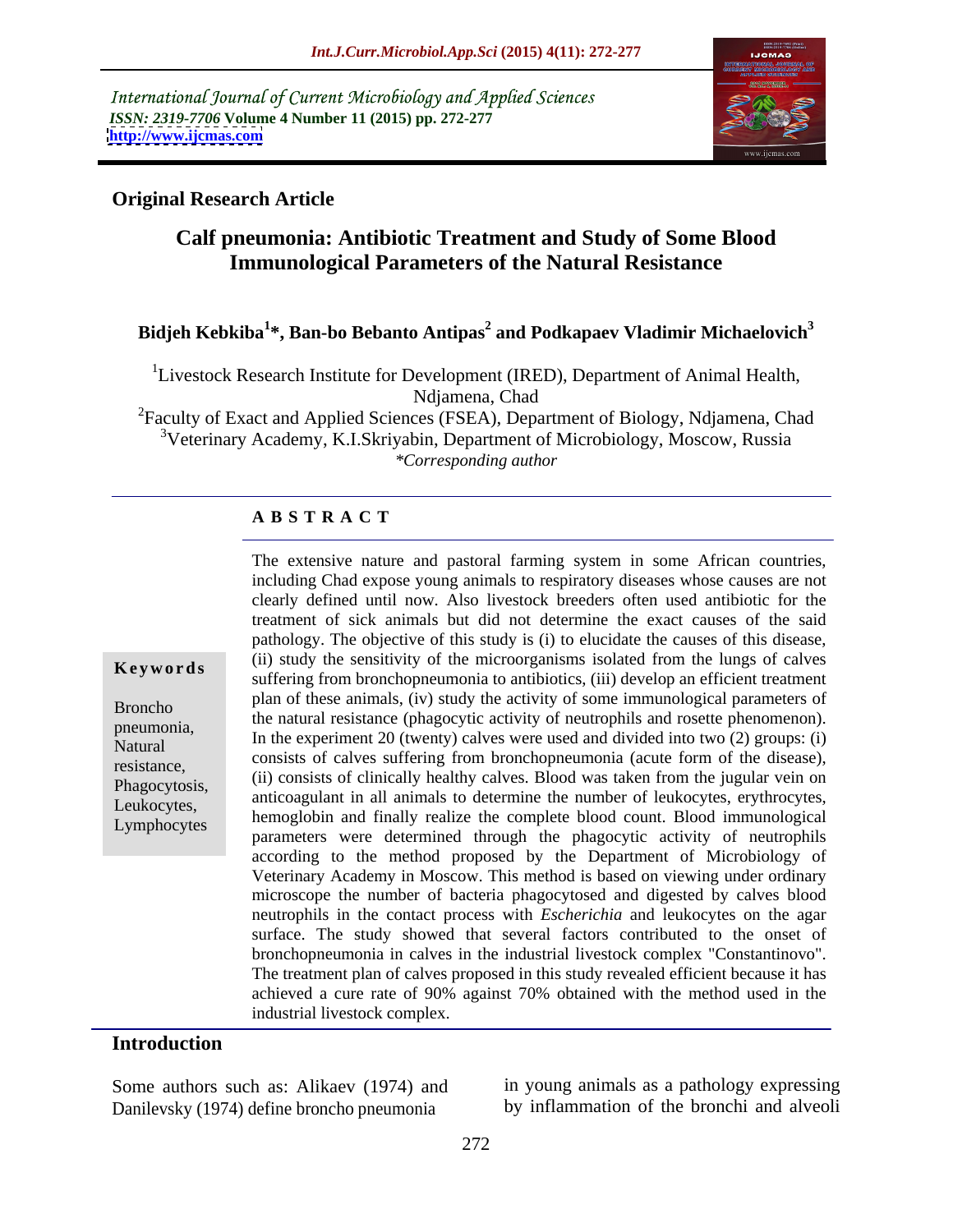of the lungs accompanied by nasal discharge has occupied all time and continues to serous and mucopurulent. The inflammation starts in the bronchi and propagates in the Ministry of Livestock and Animal pulmonary tissue. For Danilevsky (1975) Resources of Chad. This protection is based Fediuk (1977, 1979) and Baïturina (1957), primarily on the fight against communicable most cases of bronchopneumonia were observed in calves from 30 to 45 days old. Chad defined by the Act No. 09 / PR / 04, According to Daotrengdat (1974), organizing the animal health and collective bronchopneumonia of calves is registered in prophylaxis. To this end, the Government several countries and in different climatic has worked hard with the support of partners zones. Based on the literature and to strengthen the capacity of public experimental data, Danilevsky (1974) and veterinary services to maintain the Urazaev (1978) conclude that the achievements and improve animal health bronchopneumonia has a multifactorial nature in terms of etiology. This pathology

bronchopneumonia of calves appears due to non compliance with health standards and hygienic breeding and feeding of young animals. **Materials and Methods**

In Chad, as in many African countries, the In the experiment 20 (twenty) calves were rural sector occupies a dominant position by divided into two (2) groups: (i) consists of its strong participation in the national calves suffering from bronchopneumonia economy. Agriculture and livestock are the (acute form of the disease), (ii) consists of main pillars and contribute to the GDP on clinically healthy calves. Blood was taken average 40%. It employs 80% of the active population of which more than half are women (PNDE, 2009). Animal diseases are still a major constraint to livestock development. Health protection of livestock

occupy a central place in the actions of the Ministry of Livestock and Animal diseases deemed legally in the Republic of veterinary services to maintain the (PNDE, 2009).

may be due to adverse weather conditions The extensive nature and pastoral farming in and animal feed. This is called non-some African countries, including Chad infectious bronchopneumonia. It can also be exposes young animals to respiratory due to viral and bacterial actions, we are diseases whose causes are not clearly then in the presence of infectious defined until now. And breeders are using bronchopneumonia (Camoux, 1977; often antibiotic for the treatment of sick Kovalenko, 1976; Baïturina, 1957). animals but did not determine the exact Danilevsky (1975) divided the causes of elements, we set a goal, (i) clarify the causes bronchopneumonia in 3 (three) groups: (i) of this disease, (ii) study the antibiotic the decrease in the natural resistance of the susceptibility of microorganisms isolated young body, (ii) failure to follow health from the lungs of calves suffering from rules, animal husbandry and hygienic bronchopneumonia, (iii) develop an efficient rearing of young animals (iii) the treatment plan of these sick animals, (iv) multiplication of microorganisms in the lung study the activity of some immunological tissue. For Tarasov II (1977), non-infectious parameters of natural resistance (phagocytic causes of said pathology. In so to all these activity of neutrophils and rosette phenomenon).

from the jugular vein on anticoagulant in all animals to determine the number of leukocytes, erythrocytes, hemoglobin and finally realize the complete blood count.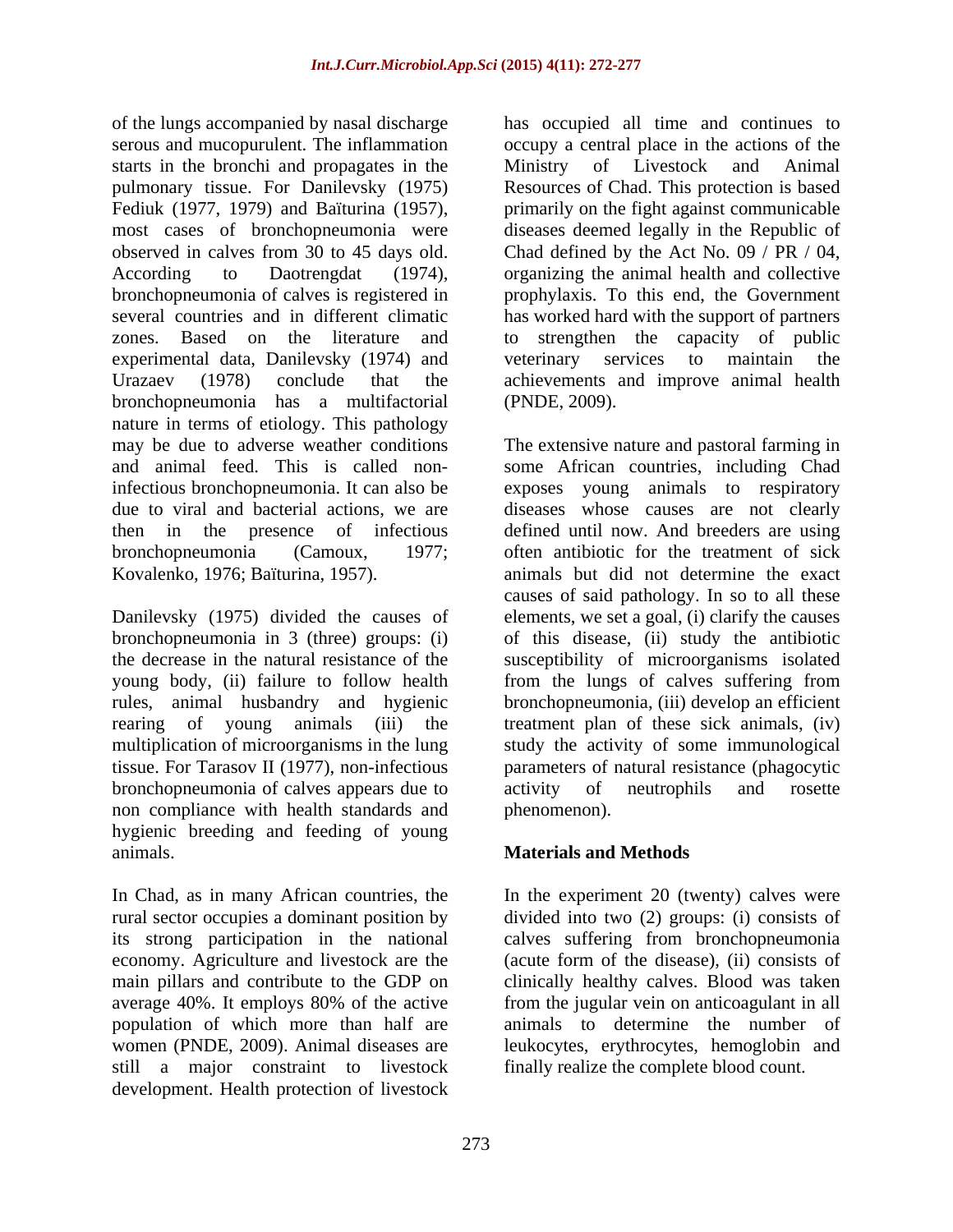The treatment plan of calves suffering from bronchopneumonia proposed in this study consists of inoculating their mixing two the diameter of the area is large (more than antibiotics which are sensitive to lung 40mm), the microflora is more susceptible microflora. To this mixture prepared for an animal head (2 parts of gentamicin and carbenicillin- 1 part) was added a solution of pepsin (200 mg pepsin diluted in 0.5% In order to study the causative factors of Novocain). The mixture of antibiotics, non-infectious bronchopneumonia in calves, pepsin and Novocain is administered to metabolism parameters were studied both in calves in intra tracheal due to daily injection dairy cows than in clinically healthy calves and, for 7 days. But 10 minutes before intratracheal administration of antibiotics, calves bronchopneumonia. For this, the serum of were injected intramuscularly with eophylin. these animals was analyzed for the detection The treatment method used in this study was compared to that typically used in the livestock complex "Constantinovo" temperature and humidity of the places comprising administering intramuscular antibiotics to animals (without making antibiogram testing) 2 times a day and for 14 days. The healing process is determined by the loss in calves with clinical signs (fever, accelerated sweaters, rapid breathing,

Blood immunological parameters were study yielded a cure rate of 90% against determined by the phagocytic activity of 70% with the conventional method used in neutrophils by the method proposed by the the livestock complex (Table 1). The Department of Microbiology (Emelianenko *et al.* 1980). This method is based on synergistic effect on the microflora of the viewing under ordinary microscope the lungs. Eophylin of injection 10 minutes number of bacteria phagocytosed and before administration of antibiotics allows digested by calf's blood neutrophils in the contact process with *Escherichia*and addition of pepsin in solution allows of leukocytes on the agar surface. The number inflammation to subside thus facilitating of T-cells is defined by the rosette penetration and wide diffusion of antibiotics phenomenon according to the method described by Bogün (1968). This method is used in human medicine. The sensitivity of **Predisposing factors contributing to the** pulmonary microflora to antibiotics used in **development of bronchopneumonia in** the experiment is that defined by the Petri dish method. For this, the agar is poured into the Petri dish and inoculated with lung Bronchopneumonia, as a non-infectious microflora of sick calves. Then placed on disease is widespread; it constitutes 25% of the agar surface of the antibiotic disks all non-infectious diseases. It ranks second soaked, the whole is incubated at 37°C for after diseases of the digestive organs. Its 24 48 hours. In reading, it appears clear

area round discs *(lysis* zone). The diameter of the zone is then measured. The smaller to such antibiotic. For this, 17 soaked with antibiotic discs were used.

and calves suffering from of the concentration of *carotene,* calcium. Meanwhile, we studied the microclimate (air where calves are kept).

#### **Results and Discussion**

### **Treatment of calves**

anorexia, etc). By applying the calf processing scheme according to the method proposed in this combination of two antibiotics has had a the dilatation of the bronchi and alveoli. The into the bronchi and alveoli.

# **calves**

appearance is conditioned by the factors that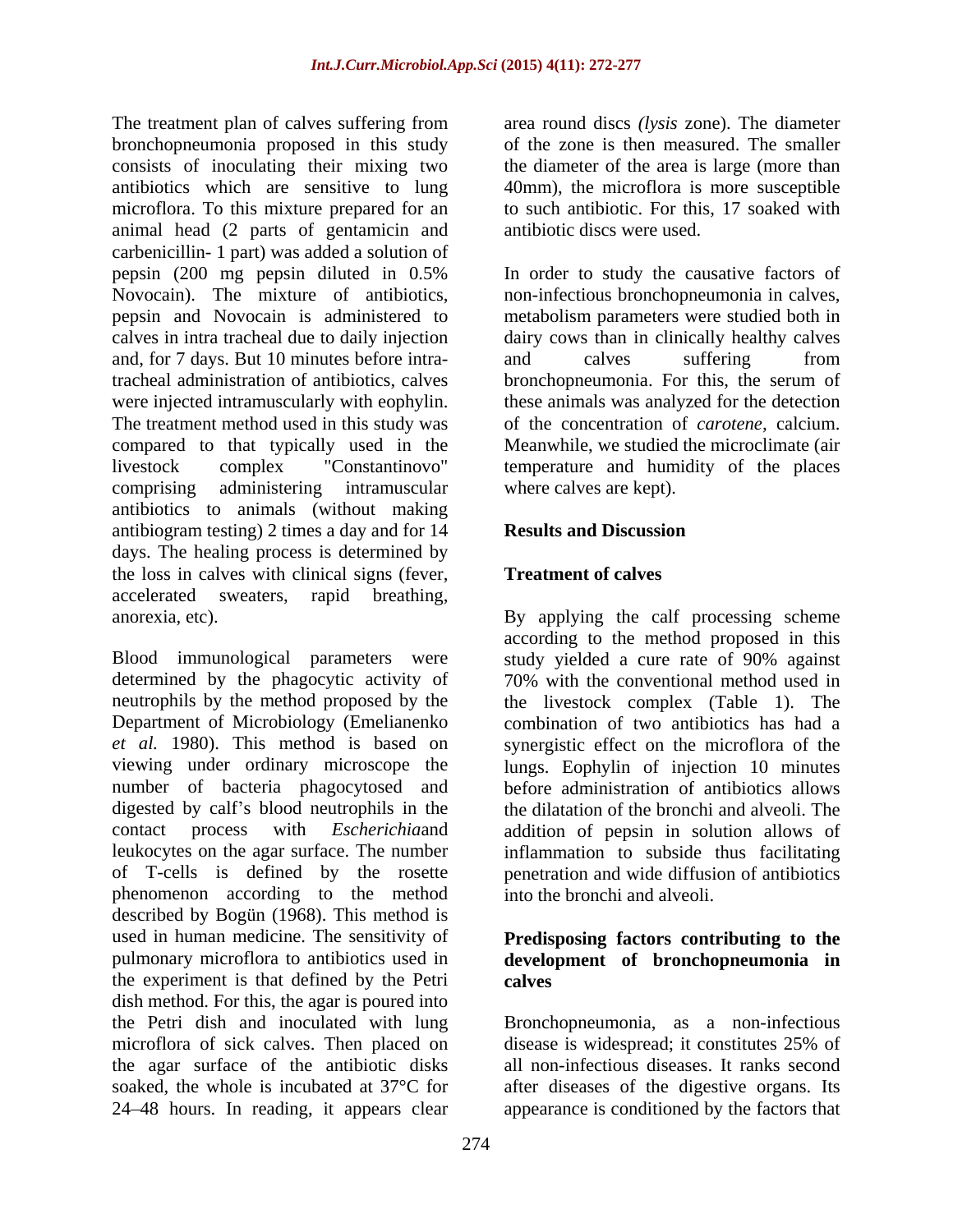weaken the organism (predisposing factors). The losses caused by bronchopneumonia are enormous; they consist of: weight loss,

temperature is 8°C and once she goes down

decrease in the economic value of the the USSR State for the whole of Soviet animal, compulsory slaughtered. Socialist Republics. All these factors During the monitoring it was noticed that all resistance of young animals. The same calves are held in places where the observations were also made in Lithuania by to 4°C. It was also noted that the food intake of calves was not adequate, that is to say, did not meet the predetermined standards by contribute to the decrease in the natural Belinsky and Nesmane (1978).

| Table.<br>$\mathbf{D}$<br><b>Results</b><br>; of treatment of d<br>t calves suffering from l<br>bronchopneumonia ا |  |
|--------------------------------------------------------------------------------------------------------------------|--|
|--------------------------------------------------------------------------------------------------------------------|--|

| Treatment methods Total number of Number of          |            |                                                               |  |
|------------------------------------------------------|------------|---------------------------------------------------------------|--|
|                                                      |            | $\left  \text{animals used in the} \right $ recovered animals |  |
|                                                      | experiment |                                                               |  |
| Method used in the<br>experiment                     |            |                                                               |  |
| Classical method used in 10<br>the livestock Complex |            |                                                               |  |

**Table.2** Dynamics of the number of leukocytes and phagocytic activity of blood cells in clinically healthy calves and calves with bronchopneumonia

| <b>Clinically healthy</b><br>animals       | Number of Number of<br>calves in $ $ leukocytes $ $<br>$(10^3/\,\text{ml})$<br>group |      |              | <b>Phagocytic activity indices</b> | <b>Index of</b><br>phagocytosis<br>completed |
|--------------------------------------------|--------------------------------------------------------------------------------------|------|--------------|------------------------------------|----------------------------------------------|
|                                            |                                                                                      |      | Phagocytosis | <b>Index of</b><br>phagocytosis    |                                              |
| Healthy animals                            | 10                                                                                   |      | 86           | 6.39                               | 0.67                                         |
| Sick animals (one day<br>before treatment) | 10                                                                                   | 10.0 |              | 2.36                               | 0.41                                         |
| Sick (3 days before<br>treatment)          | 10                                                                                   | 10.2 |              | 3.6                                | 0.35                                         |
| 7 days after treatment                     | 10                                                                                   | 8.1  |              | 4.53                               | 0.45                                         |
| 14 days after treatment                    |                                                                                      | 7.9  |              | 8.18                               | 0.71                                         |

## **Dynamics of some immunological**

The dynamic study results of some blood was noted that there was predominance of immunological parameters are compiled in neutrophils count over other cells. This Table 2, from which we note that there has phenomenon appears normal because the been increase in number of leukocytes in ereaction of leukocytes in the inflammatory

**parameters parameters significantly approximating that of clinically** sick calves. After antibiotic treatment of process is a natural defense of the bodyanimals, this number has declined healthy animals. In the count blood count, it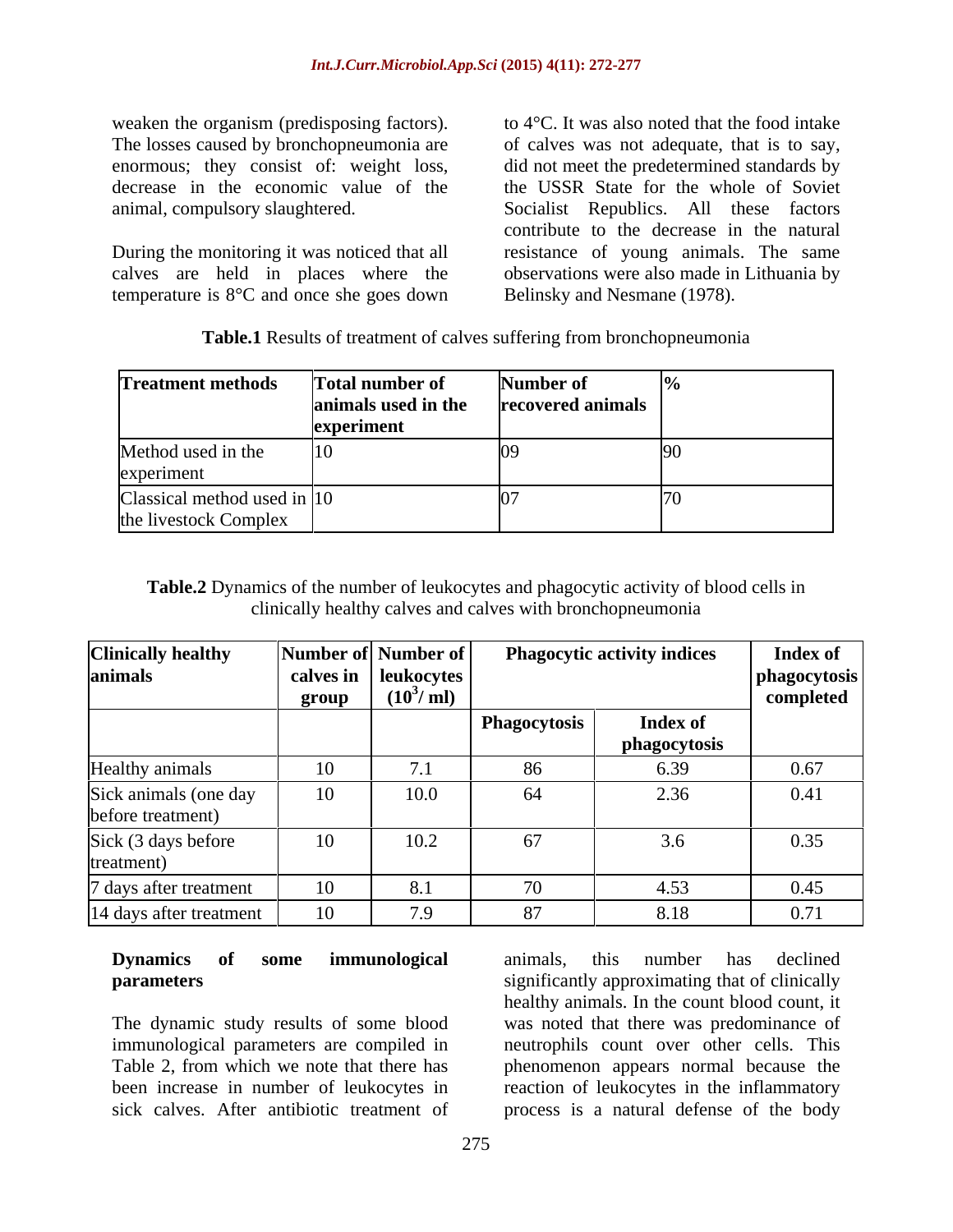element. These observations are similar to those mentioned by Bidjeh (1981) and

The natural resistance of the organism plays (phagocytes) and homural also play an important role in the natural defense "Constantinovo" for allowing us to

The study showed that several factors contributed to the onset of **Reference** bronchopneumonia in calves on the farm "Constantinovo". The treatment plan of calves with bronchopneumonia proposed in this study was effective because it has achieved a cure rate of 90% against 70% achieved a cure rate of 90% against 70% obtained with the conventional method used in the livestock Complex "Constantinovo".

Treatment of animals with combined BaïTourina, O. 1957. About a Combined antibiotics (gentamicin, carbenicillin) led to the arrest of the inflammatory process in the the bronchopheumonia. Trudi lungs. At the same time also stops the intensity of the response of neutrophils. Bidjeh, K. 1981. Development of an However, the percentage of cells engulfing increase dramatically. If this figure is  $64\%$  suffering from bronchopneumonia in before treatment, seven days after treatment, <br>Livestock industrial Complex it reached 70% and 87% 14 days after treatment. In the healing process of calves suffering from bronchopneumonia, it was Bogü, A. 1968. Separation of leukocytes observed that there had not only from blood and bone marrow. J. enhancement of the phagocytic activity of neutrophils, but also increase the 112. phagocytosis index. Treatment with Camoux, M. 1977. The viral pneumonia of antibiotics mentioned above improves the functional activities of neutrophils, since the *Industries Feed.* 4: 21–29. phagocytic activity increased significantly Danilevsky, V.M. 1974. Prophylaxis and (87%) in calves convalescents, but the number of leukocytes decreased  $(7.9 \t10^3)$ ml) compared with those clinically healthy animals.

#### **Acknowledgement**

Emelianenko *et al.,* (1980). Authors sincerely thank Responsible of a big role in the etiopathogenesis of supporting this work. Our thank also go to bronchopneumonia, at which depends on the Chief of the Department of microbiology of reaction of the organism as well as external Veterinary Academy in Moscow for adverse factors those microorganisms (Lepp, accepting this work to be done in the said 1978). Note that the cellular factors Department. We thank also the Director of processes of the body. undertake this experiment in his complex Veterinary Academy for accepting us to undertake this work in his Institution and for industrial livestock complex "Constantinovo" for allowing us to and for giving us animals used in the experiment.

#### **Reference**

- Alikaev, V.A. 1974. Prophylaxis of animal diseases in the industrial lift complex. Moscow, Colos.
- Alikaev, V.A. 1976. Bronchopneumonia in young animals. Non-infectious diseases of animals of the Intensive Lifting, Moscow Colos.
- treatment method of calves with bronchopneumonia. *Kazanskovo NIIV,* 8.
- efficient treatment plan of calves suffering from bronchopneumonia in Livestock industrial Complex "Constantinovo." Master degree thesis, 114 Pp.
- from blood and bone marrow. *J. Clini. Lab. Invest* (suppl.), 21: 108 112.
- calves in industrial livestock. *Industries Feed, 4: 21–29.*
- <sup>3</sup>/ young animals. Trudi VASCNIL, treatment of respiratory diseases in Moscow Colos.